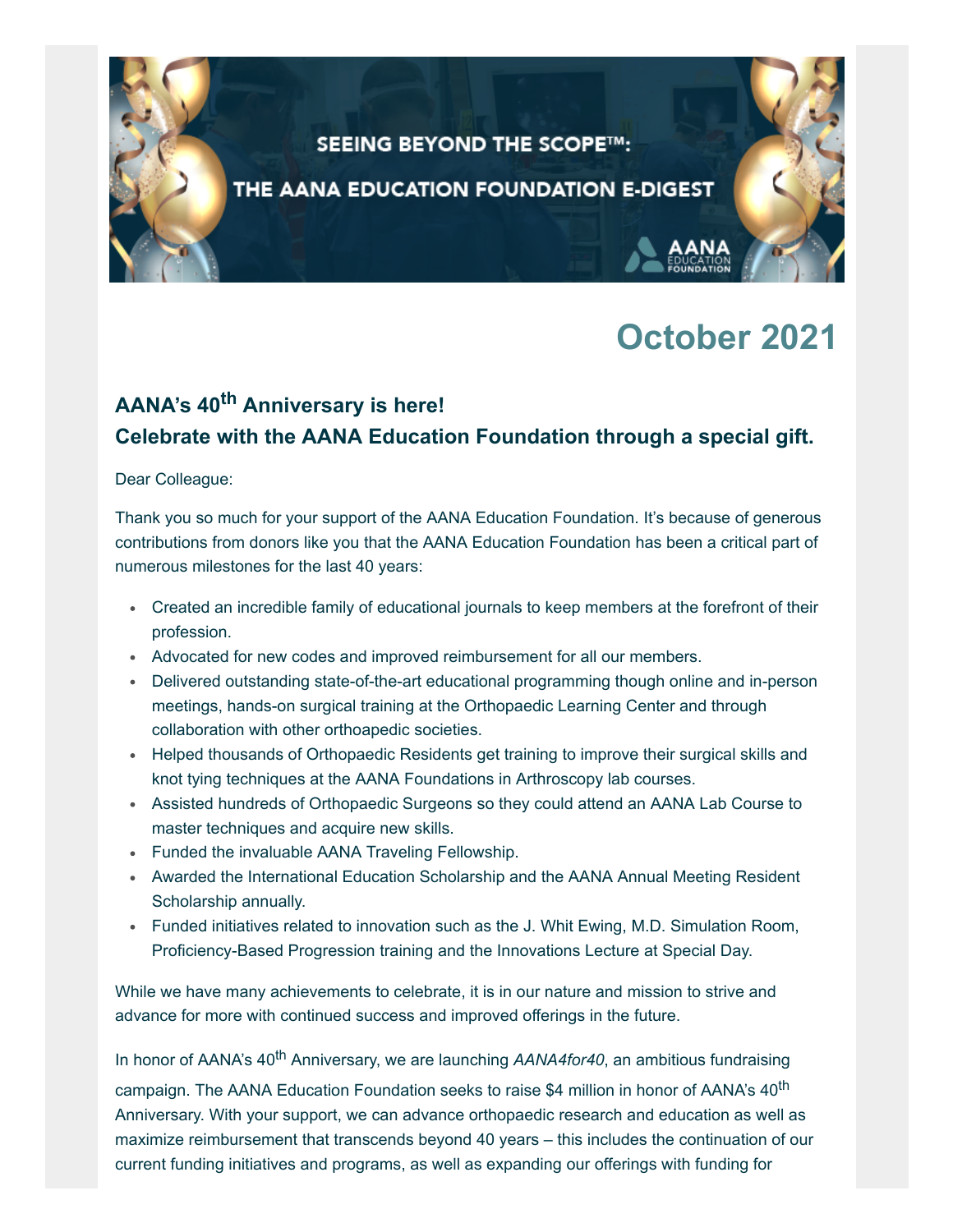additional meetings and lab courses to address diversity and inclusion for women and those underrepresented in medicine, up-and-coming simulation technologies and proficiency-based training, artificial intelligence, research and so much more.

It is through the hard work and dedication of many that the campaign is off to a great start. I'm pleased to share with you that we have already achieved more than 50% of our \$4 million fundraising goal and 100% participation and commitment from the AANA Board of Directors. Each board member has made a legacy gift to ensure the mission will be fulfilled for the next generation of Orthopaedic Surgeons.

I encourage you to join us and make what could perhaps be your first gift, an annual **[monetary](https://www.aana.org/aanaimis/Shared_Content/Fundraising/givenow-general.aspx?ItemId=40thanniv&WebsiteKey=10f6eed0-bcab-4019-8f57-18dad8aaf2d7)** gift or like the current board members, a **[legacy](https://www.aana.org/AANAIMIS/Members/Education_Foundation/Legacy-Giving/Members/Education-Foundation/Legacy-Giving.aspx?hkey=be808c5c-1323-40a5-814b-04d0db0d1614&WebsiteKey=10f6eed0-bcab-4019-8f57-18dad8aaf2d7)** gift to the AANA Education Foundation. Whatever your donation amount, every dollar raised truly does make a difference and will go towards helping us achieve many more milestones in research, education and innovation for the next 40 years.

Please mark your calendars and plan to attend the 2022 AANA Annual Meeting in San Francisco, May 19-21, 2022. For those attendees wishing to support this campaign and the AANA Education Foundation, we have created a special *AANA4for40* package: By giving \$4,040, you can make the most of celebrating AANA22 and will receive complimentary meeting registration, a ticket to participate in AANA's golf tournament, a ticket to the AANA Education Foundation Wine Event and a special 40<sup>th</sup> Anniversary Monograph and Donor Wall recognition from the AANA Education Foundation for your generous support.

Our \$4 million fundraising goal is within reach, but we need your help to get us there. There are many options available to make a gift. **You can visit the AANA website to make a donation online**[. Additionally, you are welcome to reach out to me, Laura Downes or Terri Bruce, Direct](https://www.aana.org/aanaimis/Shared_Content/Fundraising/givenow-general.aspx?ItemId=40thanniv&WebsiteKey=10f6eed0-bcab-4019-8f57-18dad8aaf2d7)or of Foundation Fundraising, to discuss the best gift planning strategy to meet your financial goals.

Thank you in advance,

**Mark H. Getelman, M.D., FAANA AANA President, 2021-2022**

**[DONATE NOW](https://www.aana.org/aanaimis/Shared_Content/Fundraising/givenow-general.aspx?ItemId=40thanniv&WebsiteKey=10f6eed0-bcab-4019-8f57-18dad8aaf2d7)**



**Donate and attend!** Help us celebrate AANA's 40<sup>th</sup> Anniversary by ensuring programs such as the AANA Traveling Fellowship, research grants and scholarships continue for the next 40 years and beyond. Take advantage of the opportunity to commemorate this achievement through a donation to the AANA Education Foundation.

**AANA4for40 Package! Give \$4,040 and receive:** - One registration for AANA22, *valued at \$750*. - One ticket to attend AANA's Gather on the Green golf event, *valued at \$375.*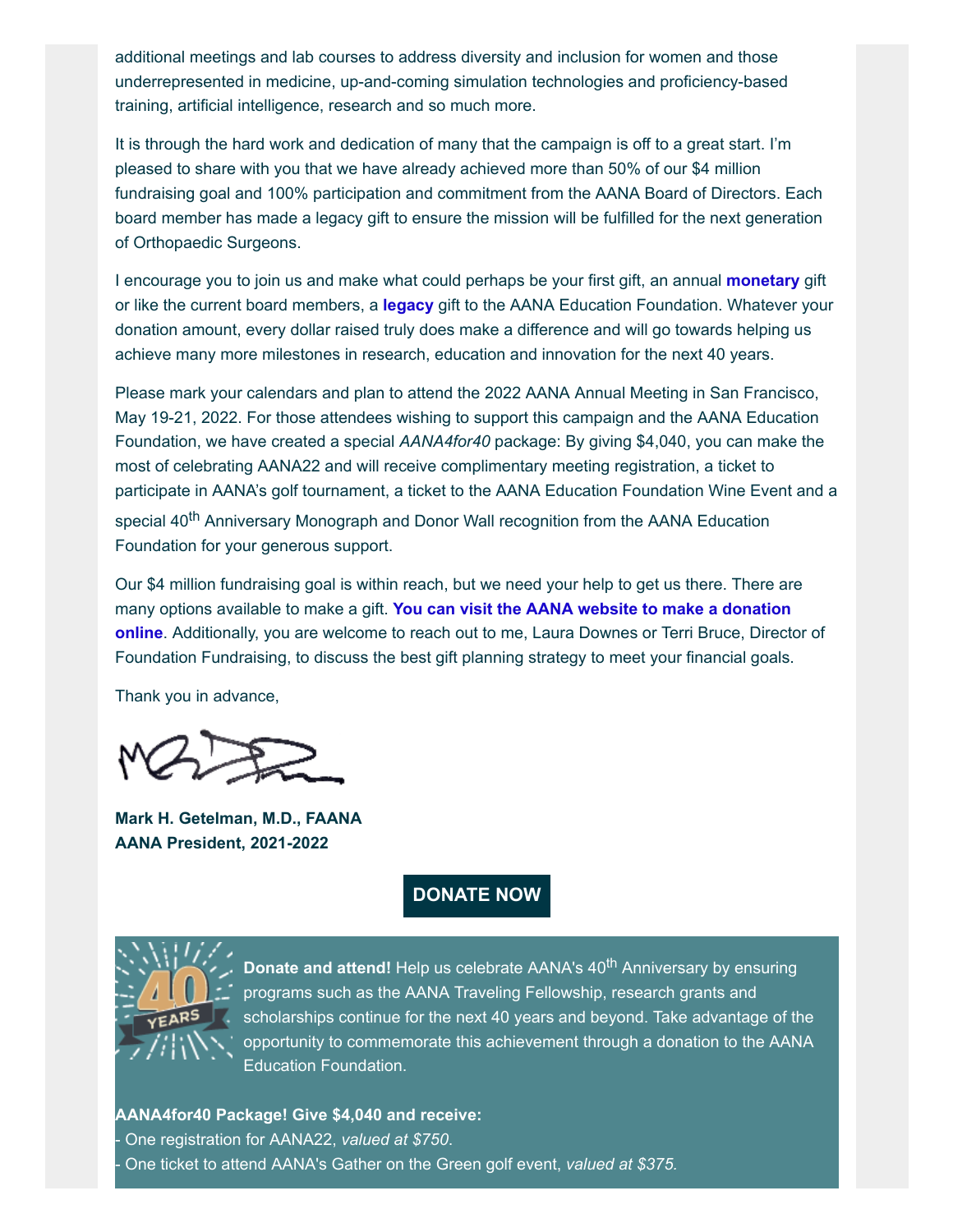One ticket to attend the AANA Education Foundation Wine Event, *valued at \$100.* Special recognition from the AANA Education Foundation for your generous support.

To take advantage of this offer or make a legacy gift contribution, contact Terri Bruce, Director of Foundation Fundraising, at **[terri@aana.org.](mailto:terri@aana.org?subject=AANA4for40%20Package)**

## **EDUCATION FOUNDATION NEWS**

#### *Donations at Work:* **[International Education Scholarship](https://www.aana.org/AANAIMIS/Members/Education/International_Education_Scholarship/Members/Education/International-Education-Scholarship.aspx?hkey=3f88edba-3baf-40c8-adde-e92b682f3339&WebsiteKey=10f6eed0-bcab-4019-8f57-18dad8aaf2d7&_zs=bTdLX&_zl=1KSm2)**

The 2022 International Education Scholarship is designed to grant registration to either the AANA Annual Meeting or an AANA Advanced Lab Course along with up to \$2,000 for reimbursement of travel expenses to International AANA members and nonmembers. Thanks to donors like you, scholarships like this one can exist.

#### *Donations at Work***: [AANA Annual Meeting Resident Scholarship](https://www.aana.org/AANAIMIS/Members/Education/Annual_Meeting_Resident_Scholarship/Members/Education/annual-meeting.aspx?hkey=d21fa04a-a38b-4b9b-b335-6ddc9300c231&WebsiteKey=10f6eed0-bcab-4019-8f57-18dad8aaf2d7)**

With your generous support, the AANA Education Foundation is able to fund 25 AANA Annual Meeting Resident Scholarships this year. This opportunity awards Orthopaedic Residents scholarships to attend the 2022 AANA Annual Meeting.

## **FUNDING INITIATIVES**

#### **Ride With AANA and PeloFondo – October 23-24**

To celebrate AANA's 40<sup>th</sup> Anniversary, we encourage everyone to participate in a bike riding mileage challenge this month! Road bike, recumbent or Peloton – any bike will work.

Here's how you can join:

- 1. Download PeloFondo's **SUMMIIT app**.
- 2. Join the **AANAPeloton Team with code 3731**.
- 3. Decide how many miles you're going to pledge to **ride between October 23-24**.
- 4. That weekend, **ride those miles!** Log them in the app.
- 5. We'll send out a leaderboard to let you know **who smoked who!**

We hope that everyone will add a zero to the miles they rode and donate that amount to the AANA Education Foundation in honor of AANA's 40<sup>th</sup> Anniversary (example: rode 90 miles, donate \$900).

#### **[Participate in the AmazonSmile Program](https://smile.amazon.com/gp/chpf/homepage/ref=smi_chpf_redirect?ie=UTF8&ein=36-3166049&ref_=smi_ext_ch_36-3166049_cl)**

The holidays are quickly approaching. Turning to Amazon for your shopping needs? Then we encourage you to participate in AmazonSmile – a program that donates 0.5% of your eligible Amazon [purchases to your charity of choice. Make sure to select AANA as your designated charity!](https://smile.amazon.com/gp/chpf/homepage/ref=smi_chpf_redirect?ie=UTF8&ein=36-3166049&ref_=smi_ext_ch_36-3166049_cl) **Start shopping**.

#### **[Take Part in the Grateful Patients Program](https://www.aana.org/AANAIMIS/Members/Education_Foundation/Grateful_Patients_Program/Members/Education-Foundation/Grateful_Patients_Program.aspx?hkey=5095b856-9eed-4b13-8073-e27fbe7233ea&WebsiteKey=10f6eed0-bcab-4019-8f57-18dad8aaf2d7)**